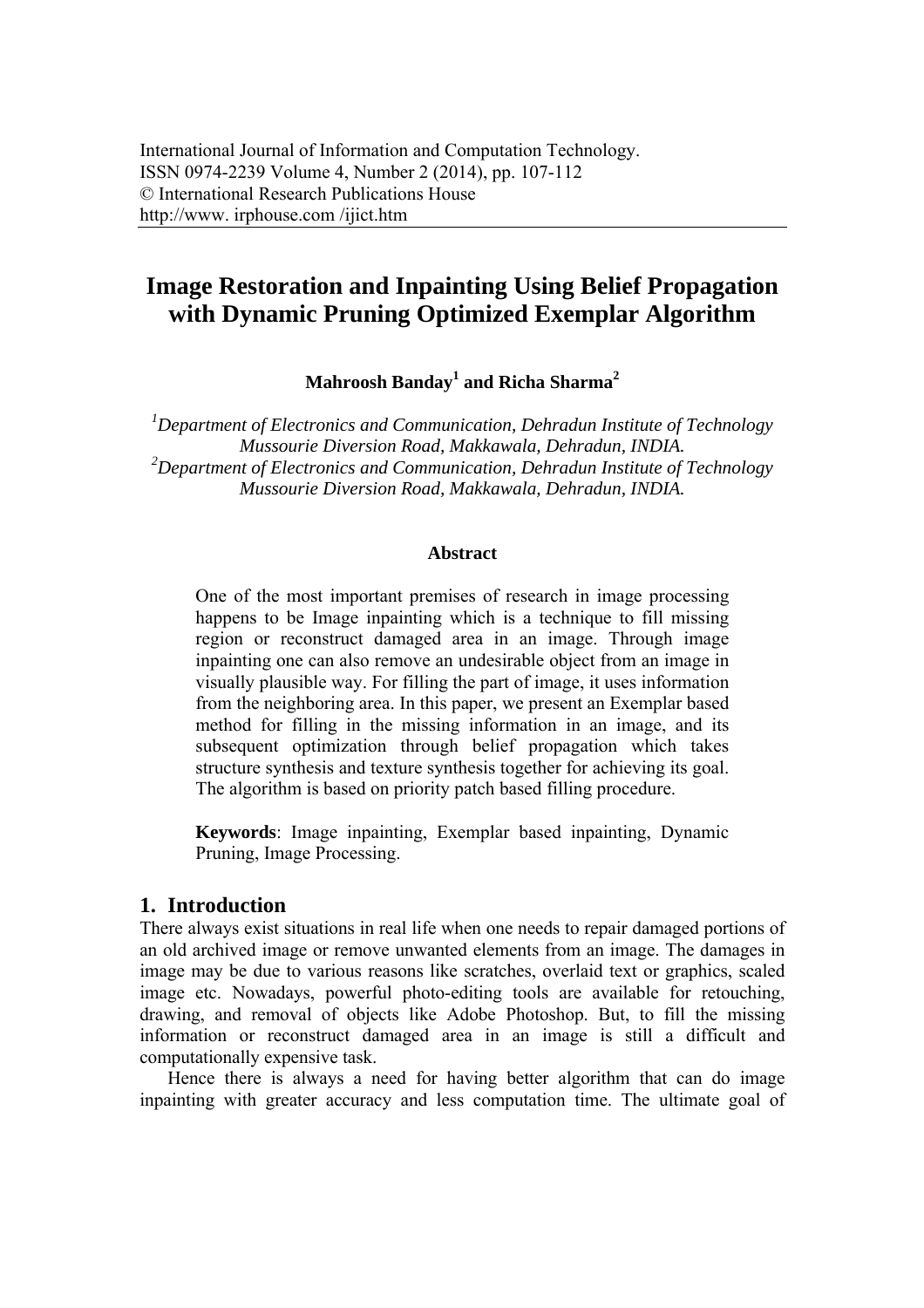Image inpainting happens to be modification and filling the missing area in an image in an undetectable way to an observer not familiar with the original image [1].

Image inpainting is different from other general image enhancement algorithms in the sense that image enhancement assumes that pixel in the damaged portion of image, contain both the information about real data and the noise, while in image inpainting, the pixel values are all assumed to be missing in the filling domain.

 The concept of image inpainting was first introduced by Bertamio et al. [1][2]. The method was inspired by the real inpainting process of artists. The image smoothness information interpolated by the image Laplacian is propagated along the isophotes directions, which are estimated by the gradient of image rotated by 90 degrees. The work in [3] introduced another method using the framework of the Navier-Strokes equation and gave good result. The approach uses ideas from fluid dynamics to propagate isophote lines from the exterior into the region to be inpainted. Chan and Shen [4] introduced the space of Bounded Variation images to an inpainting system, which recovers missing information with total variation.

The major problem with the above methods is that they are unable to reconstruct texture regions. These methods have several disadvantages. The main disadvantage is that these approaches may lead to blurred filling in texture missing regions and large missing regions. Consequently, inpainting approaches based on texture synthesis are proposed to avoid this kind of problem.

 The work in [5] decomposes the original image into two components, one of which is processed by inpainting and other by texture synthesis. The output image is sum of two processed components. This approach still remains limited to the removal of small gaps; however, as the diffusion continues to blur the field region

 Exemplar Based method proposed by Criminisi et al. [6] used a best exemplar patch to propagate target patch including missing pixels. This technique uses an approach which combine structure propagation with texture synthesis and hence produced very good results. Wong and Orchard [7] combined plural non-local exemplar patches to propagate.

 In this paper we present exemplar based approach which has been optimized by belief propagation with dynamic pruning.

### **2. Algorithm Description**

Exemplar based approaches perform well for two dimensional texture as well as with liner image structure. First, given an input image, the user selects the object to be removed. This step requires user interaction because object to be removed depends on the subjective choice of the user. The part of the image from where the object is to be removed is known as target region or inpainting domain Ω. The sources region is entire image minus the target region.

 Once all the parameters of the inpainting are specified, the region- filling proceeds automatically. During the algorithm, patches along the fill-front are assigned a temporary priority value, which determines order in which they are filled. Then the algorithm iterates following three steps until all pixels have been filled.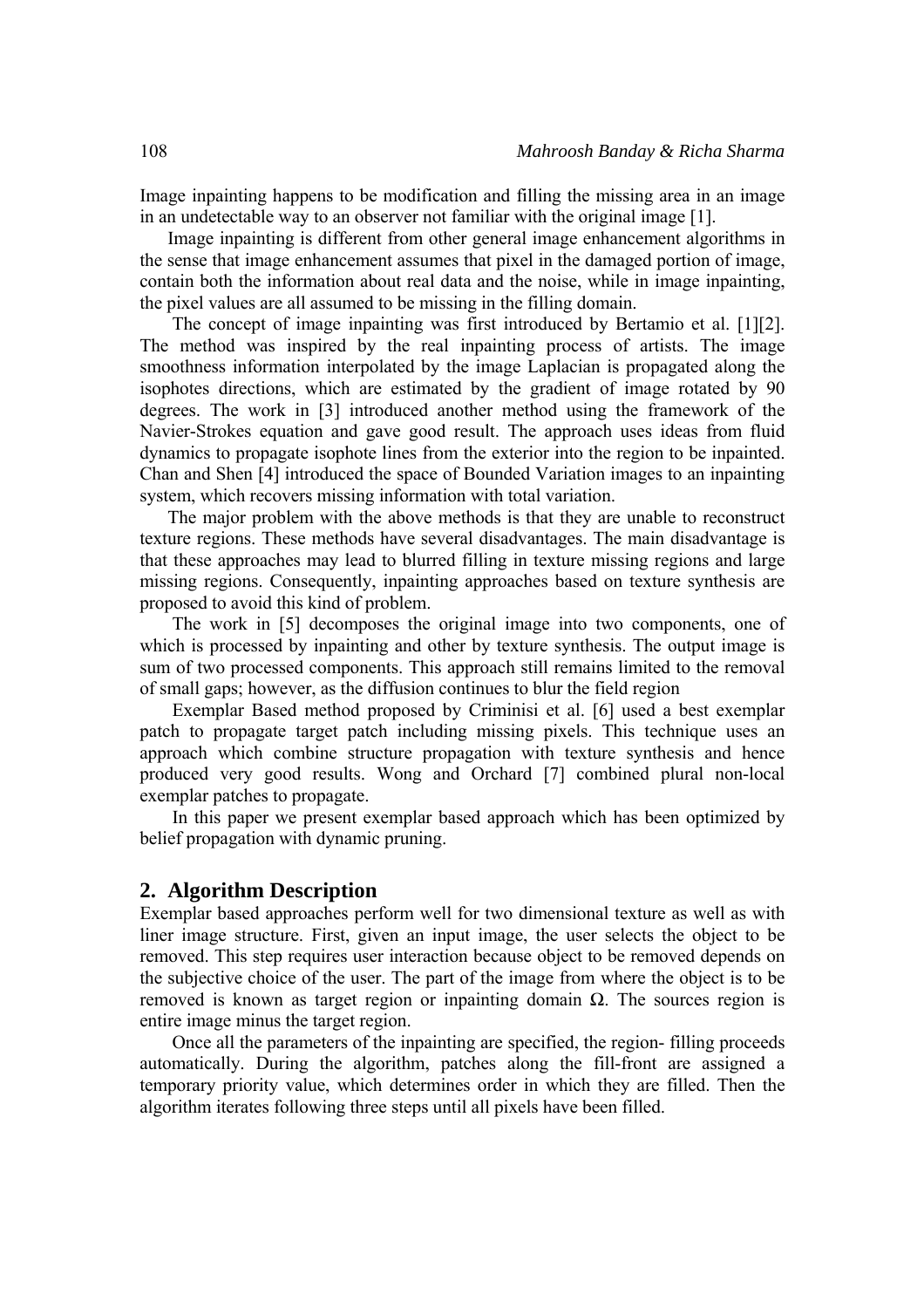

Above Fig. shown the missing regions i.e. target region or inpainting region is denoted by  $\Omega$  and its boundary  $\delta\Omega$  also specify and the source region is denoted by  $\Phi$ . Ψp is the best edge patch find from boundary of target region. Approach is divided in three parts.

### **2.1 Find Best Edge Patch**

In the first step, a best edge patch  $\Psi p$  is picked out using priority [6]. This algorithm uses best- first filling strategy that entirely depends on the priority values which are assigned to each patch on the fill-front. The priority computation is biased toward those patches which (1) are on the continuation of strong edges and (2) are surrounded by high-confidence pixels.

Given a patch Ψp centred at the point P for some  $P \in \delta\Omega$  is shown in Fig. 1 Priority P (p) is defined as the product of two terms

 $P(p) = C(p) D(p)$ 

Here,  $C$  (p) is the confidence term and  $D$  (p) is the data term. They are defined as follows.

$$
C(p) = \frac{\sum_{q \in \Psi_p \cap (2\ell - 1)} C(q)}{|\Psi_p|}
$$

$$
D(p) = \frac{|\nabla I_p^{\perp} \cdot n_p|}{\alpha}
$$

Where  $\Vert \Psi \mathbf{p} \Vert$  is the area of Ψp,  $\alpha$  is a normalization factor (e.g., $\alpha$ =255 for a typical grey-level image), np is a unit vector orthogonal to the fill-front  $\frac{\delta\Omega}{\delta}$  in the point P, and denotes the orthogonal operator. The priority is computed for every border patch, with distinct patches for each pixel on the boundary of the target region. During initialization, the function C (p) is set to C (p) = 0,  $\forall p \in \Omega$  and C (p) = 1,  $\nabla_p \in \mathbb{R} - \Omega$ .

The confidence term C (p) may be thought of as a measure of the amount of reliable information surrounding the pixel P. The idea is to fill first those patches which have more of their pixels already filled. This automatically incorporates preference toward certain shapes of the fill-front. For example, patches that include corners and thin tendrils of the target region will tend to be filled first, as they are surrounded by more pixels from the original image.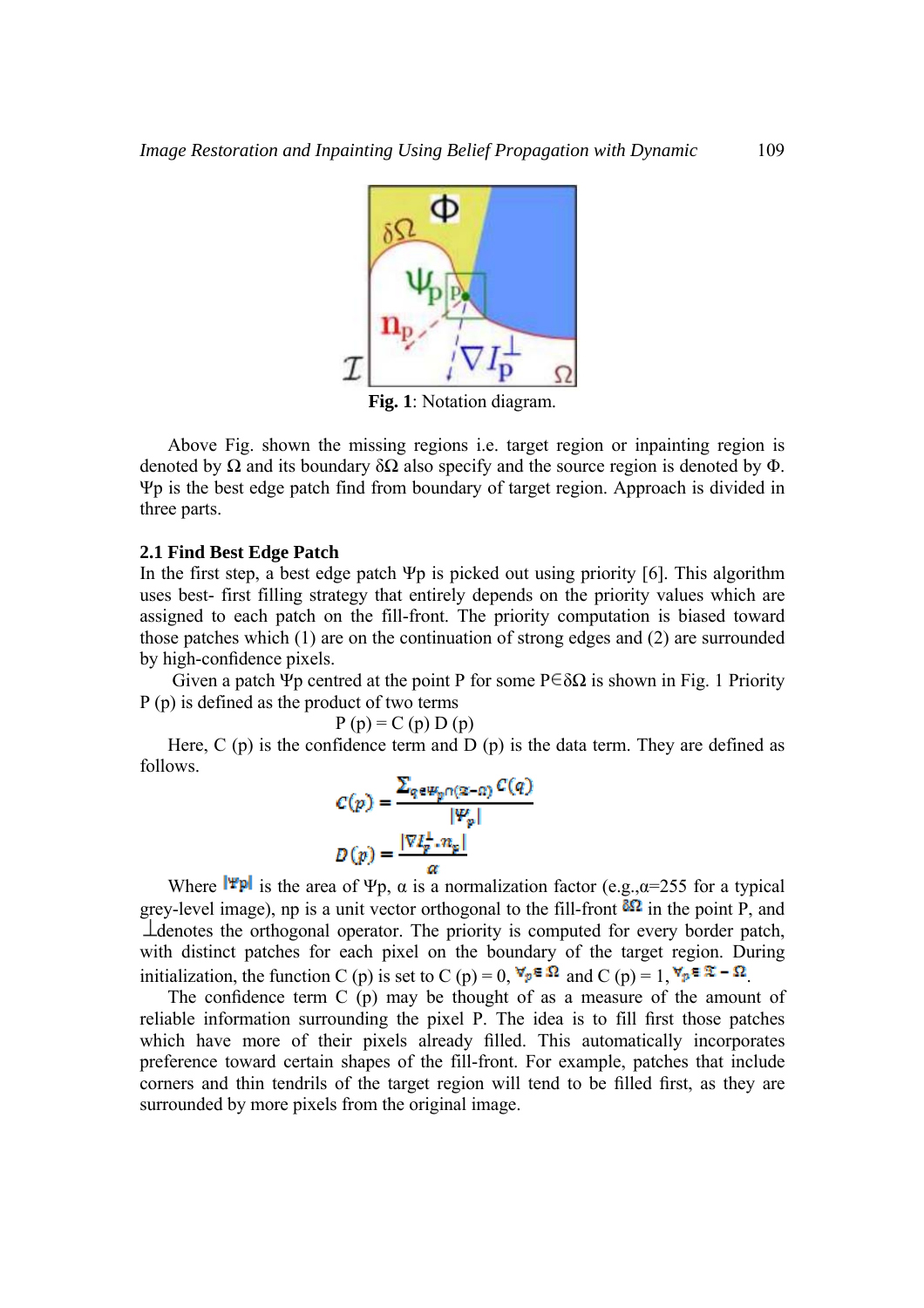The data term boost the priority of the patch in which a liner structure flows into. This term is very important because it allows broken lines to correct.

#### **2.2. Find Best Match Patch**

Once priority is finding for all patches on boundary then take patch Ψp which has highest priority. The most similar patch Ψq is the one which has the minimum difference in the pixel value with patch Ψp.

Difference between any two pixels p and q given by using sum of squared difference (SSD) method. It define as

$$
SSD(\Psi_p, \Psi_q) = \sum_{i=1}^M \mu_i(\Psi_p(i) - \Psi_q(i))^2
$$

Where,  $\Psi p(i)$  and  $\Psi q(i)$  are the i-th pixel value in respective patches. M is the size of the patch. μi is pixel mask function. An exemplar patch Ψq is a patch with the lowest SSD value. Which is define as

$$
\Psi_q = \Psi_q^{\text{min}} \in \Phi^{SSD}(\Psi_p, \Psi_q)
$$

Above equation give the patch which is most similar to the patch  $\Psi p$  in the image which has minimum SSD value. Here SSD method takes color value of two pixels for difference.

## **2.3 Copying Best Match Patch and Updating Confidence Values using BP with Dynamic Pruning**

Once the patch  $\Psi_p$  is filled with new pixel value  $\Psi_q$ , confidence value in the area is updated as follows.

C (q) = C (p) for all q belonging to  $\Psi_p \cap \Omega$ .

This simple update rule allows us to measure the relative confidence of patch on the fill front. After completion of these three steps then update boundary with updated target region and repeat these three steps until all the pixels in the target region is not filled. Furthermore, once all of these regions are filled up using the above steps, the BP network is used for optimization of the filled values such that the texture of the image is accurately preserved.

### **3. Algorithm Implementation and Simulation Results**

In order to test the proposed algorithm we implemented it using MATLAB and ran tests on several images. The first result is shown in the Fig. below:

Fig. 1 shows the image with missing region while Fig. 2 shows the inpainted image.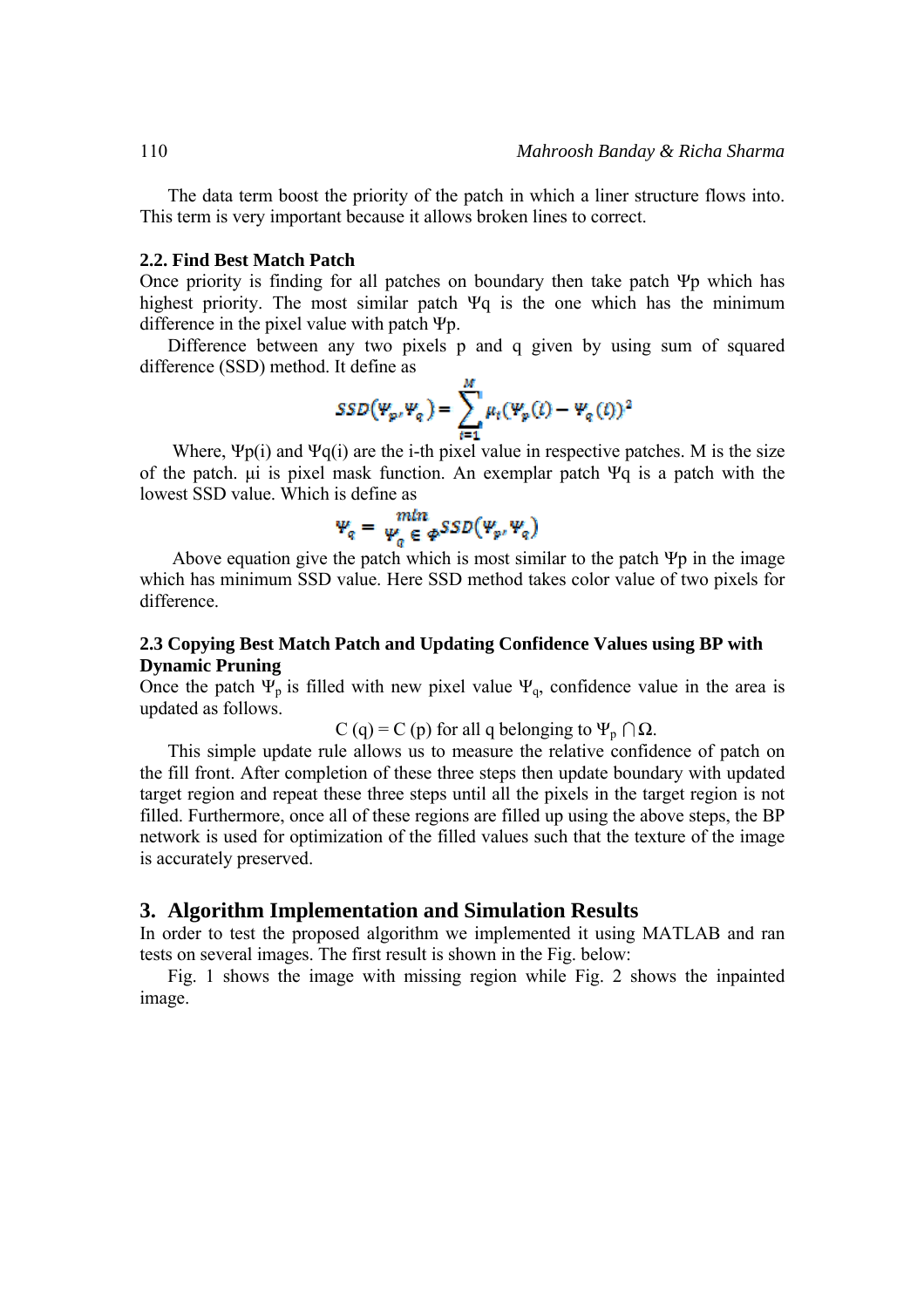

The total computation time for the above result was 32 seconds. Another test was conducted on image as shown in Fig. 3 and its equivalent inpainted image is shown in Fig.  $4$ .



The total time taken for this computation was 59.2 seconds. As can be seen, the method proposed by us not only gives robust results but also computes it in significantly less time.

# 4. Conclusion

Image inpainting is a technique to fill missing region or reconstruct damaged areas from an image. In this paper, we proposed and implemented an exemplar based and BP optimized approach for image inpainting. This technique considers structure propagation and texture synthesis together which reduced blur and improved accuracy in inpainted image.

# **References**

M. Bertalmio, G. Sapiro, V. Caselles, and C. Ballester. (2000) "Image  $\lceil 1 \rceil$ inpainting." in Proc. SIGGRAPH, pp. 417-424.